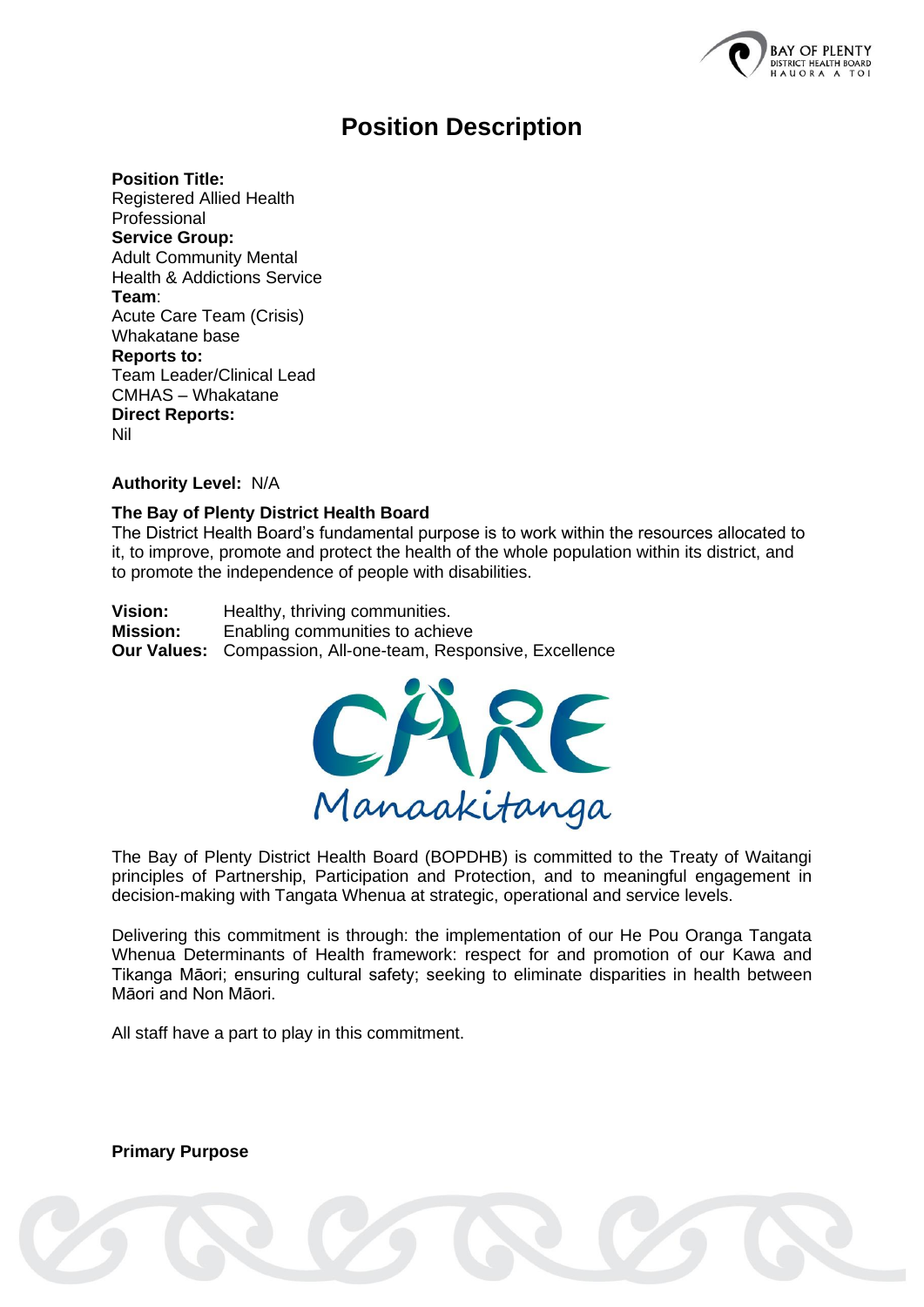

The Allied Health Practitioner is employed to provide safe, effective client care using professional knowledge and skills in accordance with the Bay of Plenty District Health Board Policies and Protocols.

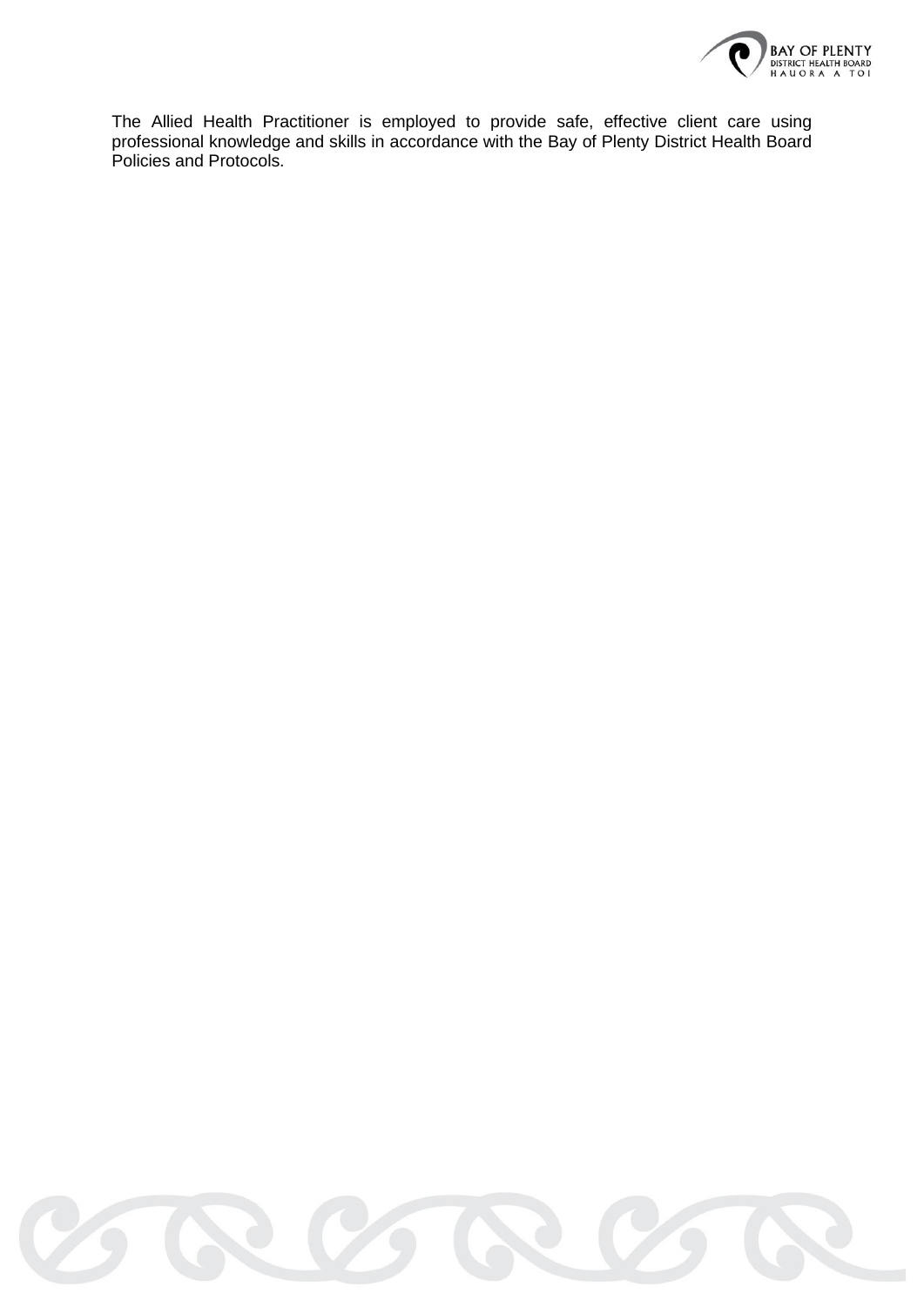

| <b>Key Responsibilities</b>     | <b>Outcomes</b>                                                                                                                                                                                                                                                                                                                                                                                                                                                                                                                                                                                                                                                                                                                                                                                                                                                                                                                                                                                                                                                                                                                                                                                                      |  |
|---------------------------------|----------------------------------------------------------------------------------------------------------------------------------------------------------------------------------------------------------------------------------------------------------------------------------------------------------------------------------------------------------------------------------------------------------------------------------------------------------------------------------------------------------------------------------------------------------------------------------------------------------------------------------------------------------------------------------------------------------------------------------------------------------------------------------------------------------------------------------------------------------------------------------------------------------------------------------------------------------------------------------------------------------------------------------------------------------------------------------------------------------------------------------------------------------------------------------------------------------------------|--|
| <b>1.0 Cultural Safety</b>      | Care is individually focused and planned<br>in regard to ethnic, cultural, religious and<br>other needs<br>Demonstrates a commitment to and<br>$\bullet$<br>active understanding of the Treaty of<br>Waitangi and its application within Mental<br>Health to improve Maori health status<br>Demonstrates awareness of the impact<br>of own cultural background, attitudes and<br>values<br>Demonstrates awareness of the impact<br>٠<br>of own cultural background, attitudes and<br>values<br>Demonstrates the cultural and spiritual<br>needs of service users are met with<br>sensitivity<br>including<br>those<br>οf<br>family/whanau and significant others.<br>Demonstrates that consultation occurs<br>$\bullet$<br>with Maori Service providers in relation to<br>care for service users as appropriate<br>relevant<br><b>Attends</b><br>Treaty<br>οf<br>Waitangi/Bicultural training as arranged<br>via BOPDHB                                                                                                                                                                                                                                                                                              |  |
| 2.0 Professional Responsibility | Adheres to professional standards of<br>$\bullet$<br>practice<br>acknowledges<br>and<br>that<br>competent practice is influenced<br>and<br>reinforced<br>through<br>membership<br>0f<br>appropriate professional bodies<br>Is aware of legislation that impacts on<br>$\bullet$<br>mental health care delivery and service<br>user rights and practices within legal<br>boundaries.<br>Considers ethical issues in treatment<br>ethical<br>planning<br>and contributes<br>an<br>perspective to decision-making<br>Demonstrates<br>knowledge<br>of,<br>and<br>and<br>policies<br>procedural<br>accesses<br>guidelines that have implications for<br>clinical care<br>Has a clear understanding<br>of<br>the<br>principles<br>of<br>delegation<br>and<br>accountability and seeks advice<br>and<br>support appropriately.<br>Demonstrates accountability for directing,<br>$\bullet$<br>monitoring and evaluating service that is<br>provided by social work students and<br>others<br>Actively<br>and effectively<br>engages<br>in<br>utilises<br>clinical<br>supervision<br>and<br>offers/provides this to clinical staff within<br>the Mental Health Service as appropriate<br>and as per the Mental Health Service |  |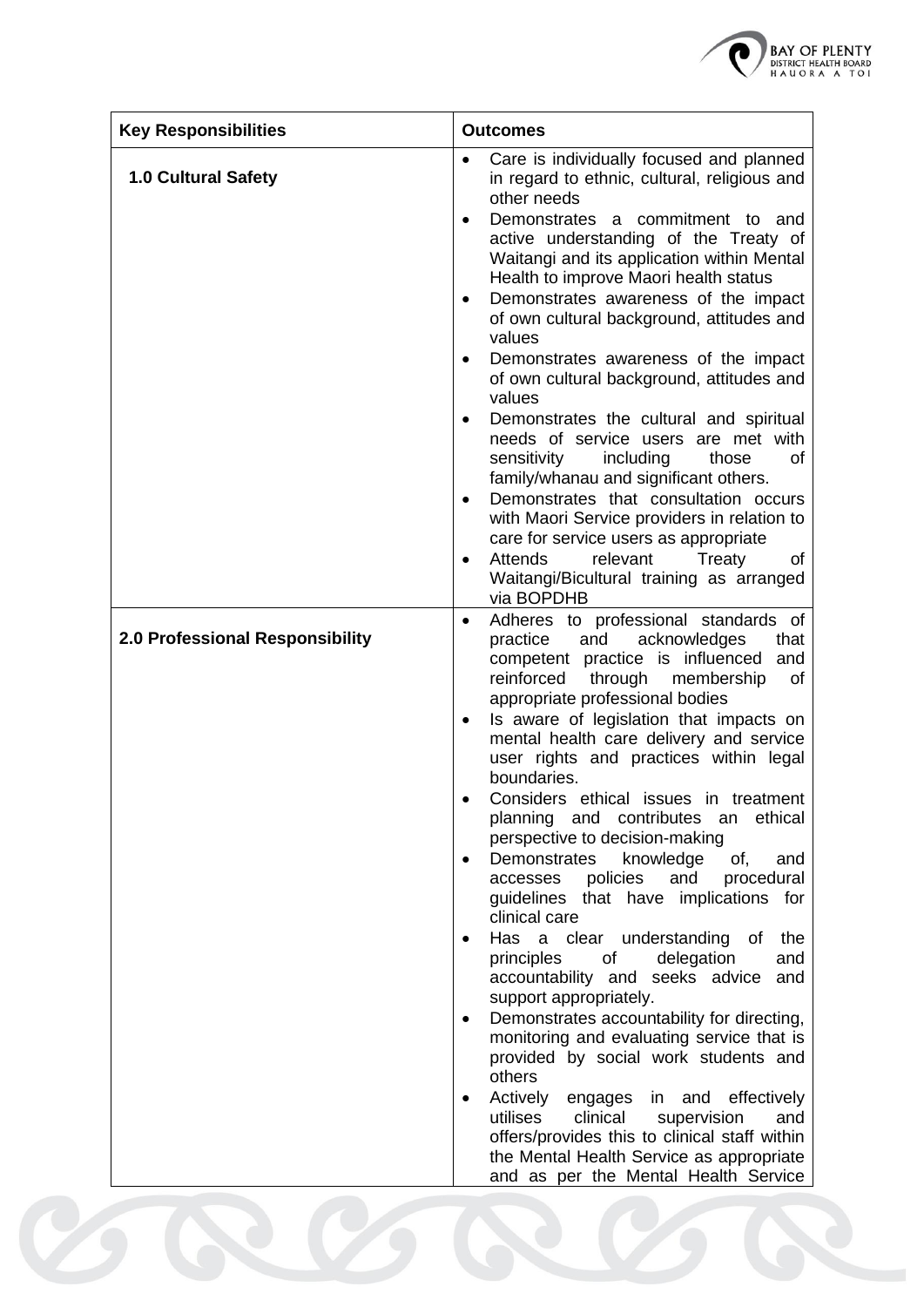

|                              | <b>Clinical Supervision Policy.</b><br>Maintains an up-to-date knowledge of<br>$\bullet$<br>care/treatment/research in the area of<br>mental health and occupational therapy<br>and ensures that practice is evidence-<br>based<br>Completes and maintains MH&AS Core<br>$\bullet$<br>competencies<br>via<br>the<br>in-service<br>programme.<br>Maintains BOPDHB and Mental Health<br>Service mandatory certifications and<br>additional clinical skills relevant to area                                                                                                                                                                                                                                                                                                                                                                                                                                                                                                                                                                                                                                                                                                                                                                                                                                                                                                                                                                                                                                                                                                                                                                                                                               |
|------------------------------|---------------------------------------------------------------------------------------------------------------------------------------------------------------------------------------------------------------------------------------------------------------------------------------------------------------------------------------------------------------------------------------------------------------------------------------------------------------------------------------------------------------------------------------------------------------------------------------------------------------------------------------------------------------------------------------------------------------------------------------------------------------------------------------------------------------------------------------------------------------------------------------------------------------------------------------------------------------------------------------------------------------------------------------------------------------------------------------------------------------------------------------------------------------------------------------------------------------------------------------------------------------------------------------------------------------------------------------------------------------------------------------------------------------------------------------------------------------------------------------------------------------------------------------------------------------------------------------------------------------------------------------------------------------------------------------------------------|
| <b>3.0 Clinical Practice</b> | Utilises the clinical process to assess,<br>$\bullet$<br>plan, implement and evaluate care and<br>maintains professional practice standards<br>in assessing, planning, implementing and<br>evaluating ongoing care for all service-<br>users, actively engaging<br>with<br>and<br>providing<br>support,<br>education<br>and<br>assistance to families/whanau and care-<br>givers.<br>Demonstrates the ability to manage the<br>environment by assessing risk factors,<br>identifying and implementing strategies to<br>maintain own safety and the safety of<br>service-users and others<br>Demonstrates a flexible approach and<br>ability to cope with changing situations.<br>Undertakes a timely comprehensive and<br>$\bullet$<br>occupational<br>accurate<br>therapy<br>assessment using suitable assessment<br>tools to inform goals for intervention and<br>or provisional diagnostic formulation<br>Engages in robust ongoing assessment<br>and management of risk<br>Develops individual treatment plans in<br>collaboration with service-users and their<br>families/whanau that reflects the issues<br>identified at assessment<br>Incorporates discharge planning as part<br>of the overall care strategy, including<br>and/or<br>relapse<br>planning<br>advance<br>directives, and/or appropriate referrals to<br>internal/external agencies<br>Makes clinical judgements based on<br>current evidence-based<br>knowledge,<br>research and reflective practice.<br>Demonstrates<br>competence<br>in.<br>implementing therapeutic strategies eg.<br>cognitive therapy and social work models<br>of practice<br>Plans and prioritises workload.<br>Presents<br>health<br>information<br>and |
|                              |                                                                                                                                                                                                                                                                                                                                                                                                                                                                                                                                                                                                                                                                                                                                                                                                                                                                                                                                                                                                                                                                                                                                                                                                                                                                                                                                                                                                                                                                                                                                                                                                                                                                                                         |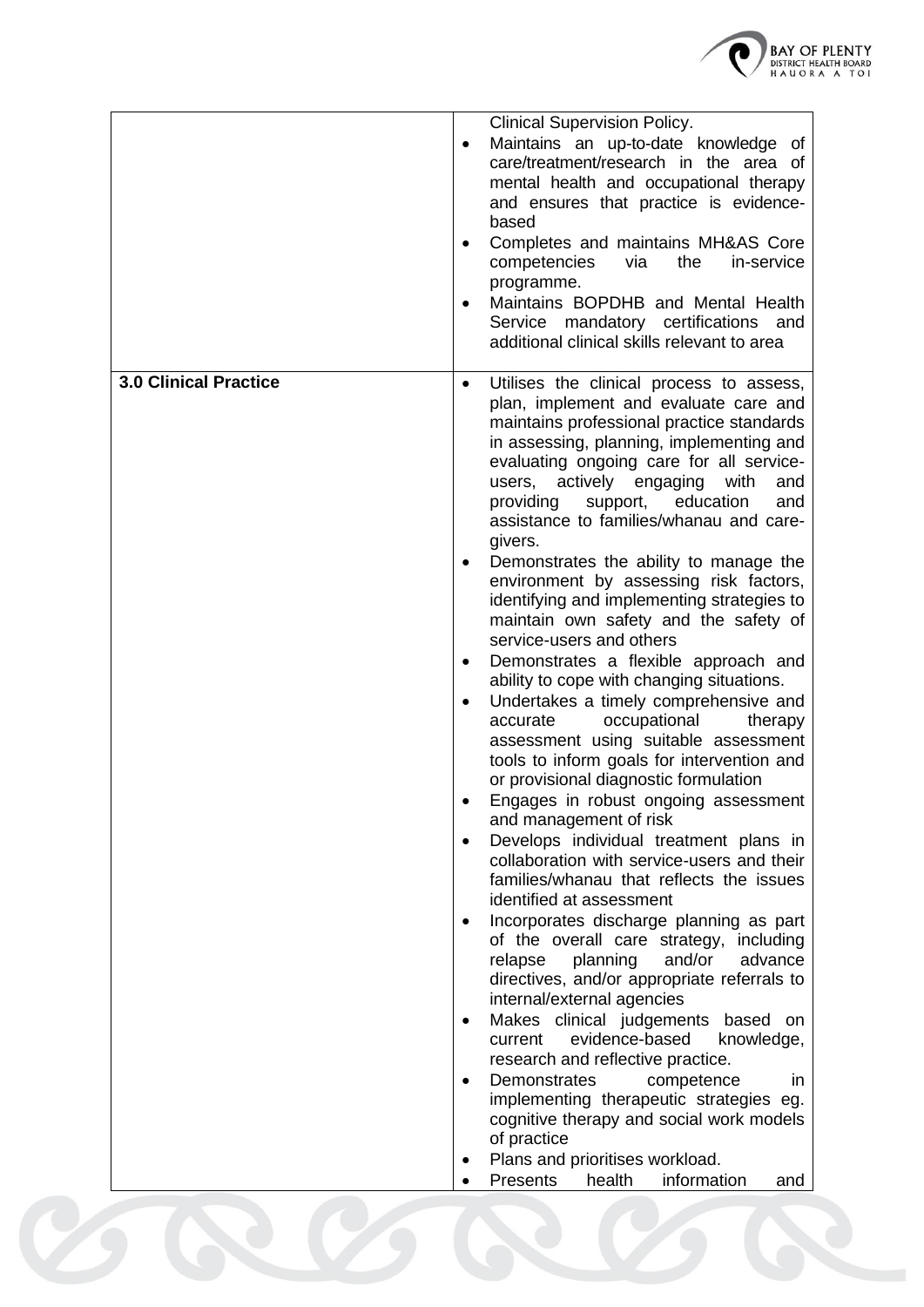

|                                                                      | education<br>to<br>service-users<br>and<br>families/whanau in a sensitive manner<br>that is readily understood                                                                                                                                                                                                                                                                                                                                                                                                                                                                                                                                                                                                                                                                                                                                                                                                                                                                                                    |
|----------------------------------------------------------------------|-------------------------------------------------------------------------------------------------------------------------------------------------------------------------------------------------------------------------------------------------------------------------------------------------------------------------------------------------------------------------------------------------------------------------------------------------------------------------------------------------------------------------------------------------------------------------------------------------------------------------------------------------------------------------------------------------------------------------------------------------------------------------------------------------------------------------------------------------------------------------------------------------------------------------------------------------------------------------------------------------------------------|
| 4.0 Interpersonal Relationships                                      | The principles and practice of partnership<br>$\bullet$<br>all<br>are incorporated in<br>facets<br>οf<br>assessment, intervention, treatment and<br>Establishes,<br>maintains<br>care.<br>and<br>therapeutic<br>interpersonal<br>concludes<br>relationships with service-users and their<br>families, and demonstrates<br>effective<br>communication with colleagues.<br>Incorporates authentic therapeutic use of<br>$\bullet$<br>and interpersonal and<br>self<br>micro-<br>counselling skills<br>Supports the personal autonomy<br>and<br>resourcefulness<br>of service-users<br>and<br>their families<br>their<br>and<br>encourages<br>participation as partners in care<br>Works and communicates effectively as a<br>$\bullet$<br>member of the multi-disciplinary team,<br>demonstrating individual responsibility<br>and accountability.<br>Demonstrates an ability to manage<br>conflict constructively                                                                                                  |
| 5.0 Inter-professional Health Care and<br><b>Quality Improvement</b> | Collaborates with the multi-disciplinary<br>$\bullet$<br>team, and the wider community, to<br>facilitate care delivery and demonstrates<br>commitment to the principle<br>οf<br>a<br>continuous improvement at a service and<br>personal level.<br>Demonstrates ability to present referrals<br>and crisis/acute cases for discussion at<br>the daily MDT meeting concisely, with<br>attention to all relevant information, and<br>participates in decision-making.<br>Establishes and maintains networking<br>relationships<br>with<br>GPs.<br>relevant<br>government and community agencies,<br>and provides consultation as necessary<br>Contributes to service development and<br>$\bullet$<br>involves target group[s] in the planning,<br>provision and monitoring of services<br>Demonstrates continuous commitment to<br>quality improvement initiatives<br>Provides guidance<br>and<br>support<br>to<br>$\bullet$<br>students, new graduates and Allied Health<br>Practitioners new to the clinical area |

## **Key Relationships**

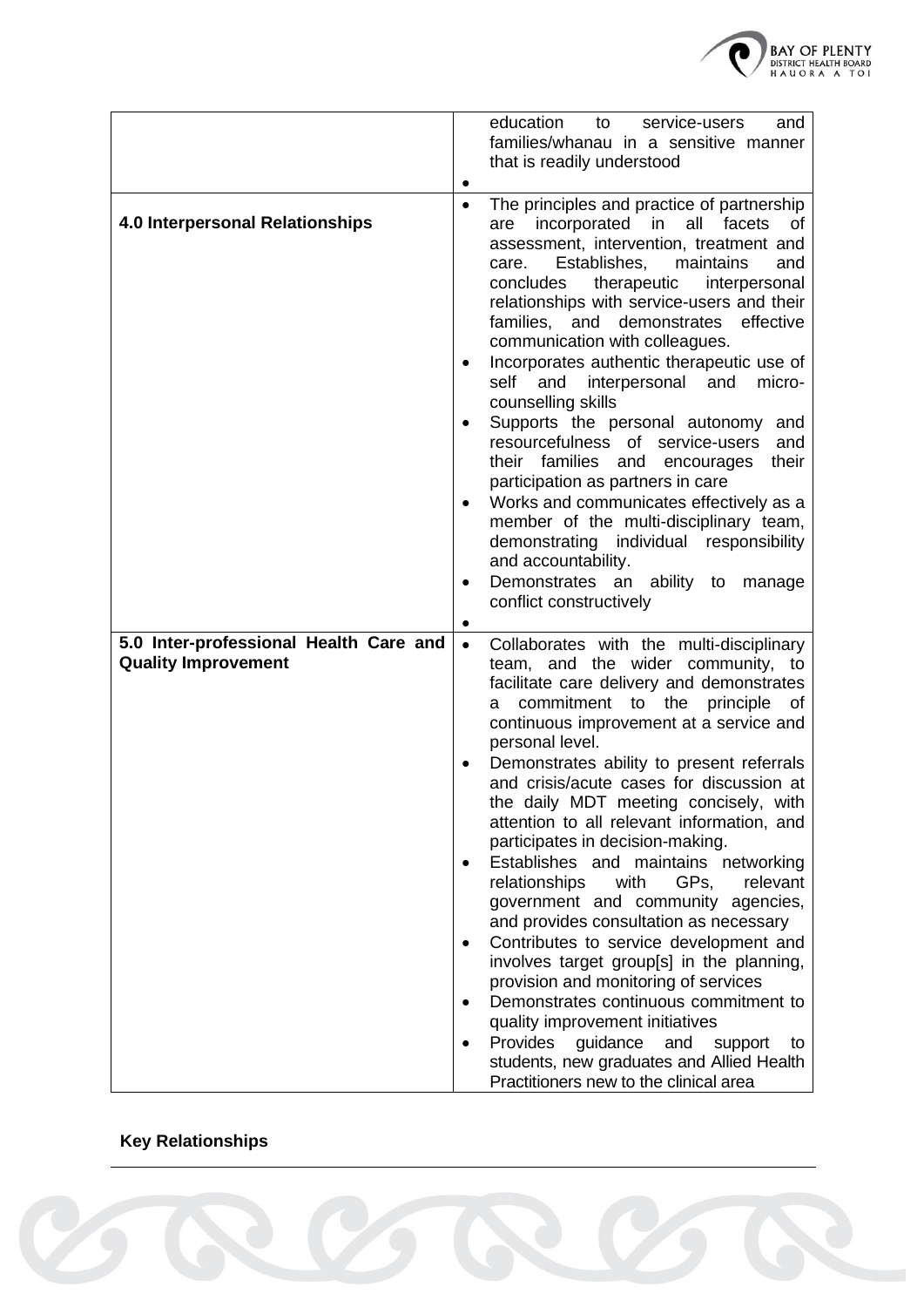

| <b>Internal</b> |                                                                                                                                                  | <b>External</b>     |                                                                                                              |
|-----------------|--------------------------------------------------------------------------------------------------------------------------------------------------|---------------------|--------------------------------------------------------------------------------------------------------------|
| $\bullet$       | Clinical Director/DAMHS<br><b>Business Leader MH&amp;AS</b><br>Nurse Leader and Allied Health Leader,<br>MH&AS<br><b>Regional Maori Services</b> | ٠<br>٠<br>$\bullet$ | NGO's and other agencies<br>GP's and Primary Health Organisations<br>Service Users and their families/carers |
|                 | Consumer Advisor and Family/Whanau<br>Advisor<br>Mental Health & Addiction Services staff                                                        |                     |                                                                                                              |

## **Person Specification**

|                | <b>Essential</b>                                                                                                                                                                                                                                                                                                                                                                                                                                                                                                                                                                                                                                                                                                                                                                                                                                                                                                                                                                              | <b>Desirable</b>                                                                                                                                                                                                                                                                                                                                                            |
|----------------|-----------------------------------------------------------------------------------------------------------------------------------------------------------------------------------------------------------------------------------------------------------------------------------------------------------------------------------------------------------------------------------------------------------------------------------------------------------------------------------------------------------------------------------------------------------------------------------------------------------------------------------------------------------------------------------------------------------------------------------------------------------------------------------------------------------------------------------------------------------------------------------------------------------------------------------------------------------------------------------------------|-----------------------------------------------------------------------------------------------------------------------------------------------------------------------------------------------------------------------------------------------------------------------------------------------------------------------------------------------------------------------------|
| Qualifications | A current practicing<br>$\bullet$<br>certificate                                                                                                                                                                                                                                                                                                                                                                                                                                                                                                                                                                                                                                                                                                                                                                                                                                                                                                                                              | Bachelor's degree or equivalent<br>$\bullet$<br>Post graduate qualification with a<br>$\bullet$<br>mental health focus<br>Affiliation to an appropriate<br>$\bullet$<br>professional organisation                                                                                                                                                                           |
| Experience     | A minimum of 3 years<br>$\bullet$<br>clinical experience in a<br>mental health inpatient or<br>community setting<br>A current clean motor<br>$\bullet$<br>vehicle driver's license<br>Demonstrate<br>sound<br>$\bullet$<br>knowledge<br>and<br>understanding of mental<br>risk<br>illness<br>and<br>assessment in relation to<br>community mental health<br>care<br>Competence<br>in<br>$\bullet$<br>comprehensive<br>assessment,<br>risk<br>assessment the use of<br>mental<br>status<br>the<br>examination and problem<br>formulation<br>Clinical<br>skills<br>in.<br>engagement,<br>de-<br>escalation,<br>conflict<br>resolution and problem<br>solving<br>Ability to discuss and<br>$\bullet$<br>negotiate<br>management<br>plans with clinicians<br>Demonstrates<br>a<br>$\bullet$<br>commitment to quality<br>Excellent communication<br>$\bullet$<br>skills and interpersonal<br>skills.<br>flexibility<br>Demonstrates<br>and adaptability<br>Able to prioritise work<br>requirements | Computer literate<br>$\bullet$<br>Able to develop role in response to<br>$\bullet$<br>client needs<br>Experience of working within teams<br>Demonstrates a commitment to<br>$\bullet$<br>post-registration<br>study<br>and<br>professional development<br>Experience of working with clients<br>$\bullet$<br>with dual intellectual disability and<br>mental health issues. |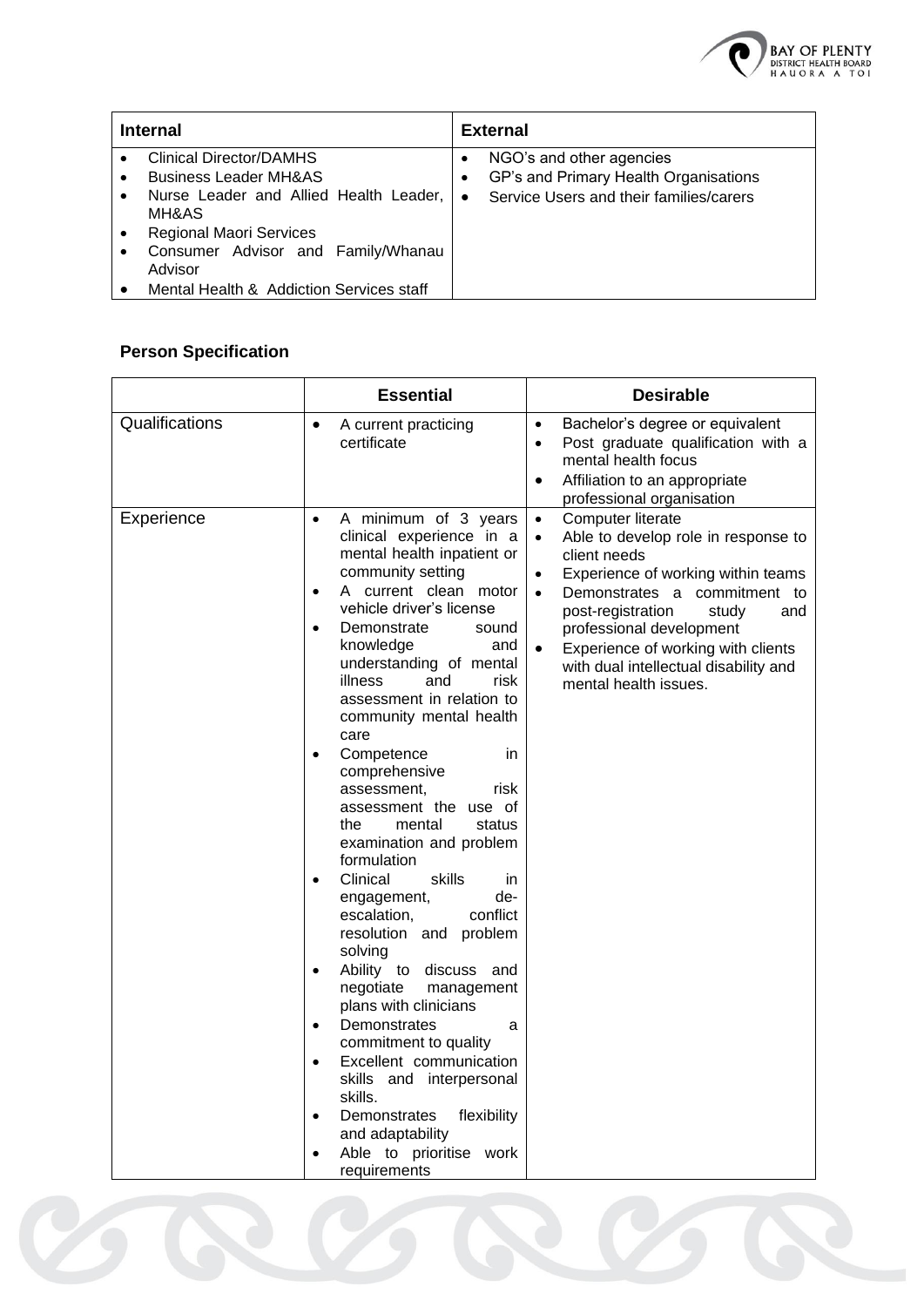

|        | Knowledge of relevant<br>legislation including<br>Mental Health<br>(Compulsory Assessment<br>and Treatment) Act,<br>1992, Privacy Act 1993,<br>Health & Disability Act,<br><b>Health Practitioners</b><br><b>Competency Assurance</b><br>Act and the NZ Health<br>Strategy (Te Tahahu; Te<br>Kokiri). |  |
|--------|-------------------------------------------------------------------------------------------------------------------------------------------------------------------------------------------------------------------------------------------------------------------------------------------------------|--|
| Values | Demonstrates<br>behaviours consistent<br>with the BOPDHB<br>values.                                                                                                                                                                                                                                   |  |

You agree to demonstrate flexibility and a willingness to perform a variety of tasks to promote and support BOPDHB initiatives.

You are required to meet the Health and Safety at Work Act 2015 requirements as set out in the BOPDHB Health and Safety policies and protocols. This includes completing successfully any health and safety training provided by the BOPDHB.

You are required to maintain a standard of health which will allow for the performance of all duties and functions of the position. All BOPDHB sites are smokefree environments.

#### **Health Practitioners Competence Assurance Act 2003**

- 1. You are required to maintain your current competency based practicing certificate.
- 2. You must notify your Manager of any changes to scope or conditions on practice (determined by Regulatory Authority).
- 3. You must complete the requirements of any competency programme.
- 4. You must notify your employer of concerns relating to the risk of harm to the public of another health practitioner practicing below the required standard of competence.
- 5. Know the provisions of the HPCAA as the governing legislation.

#### **Vulnerable Children Act 2014**

Due to this position having contact with children and the BOPDHB's commitment to child protection, you will be subject to 'safety checks' under the Vulnerable Children Act at the time of hire and thereafter as per the relevant legislation.